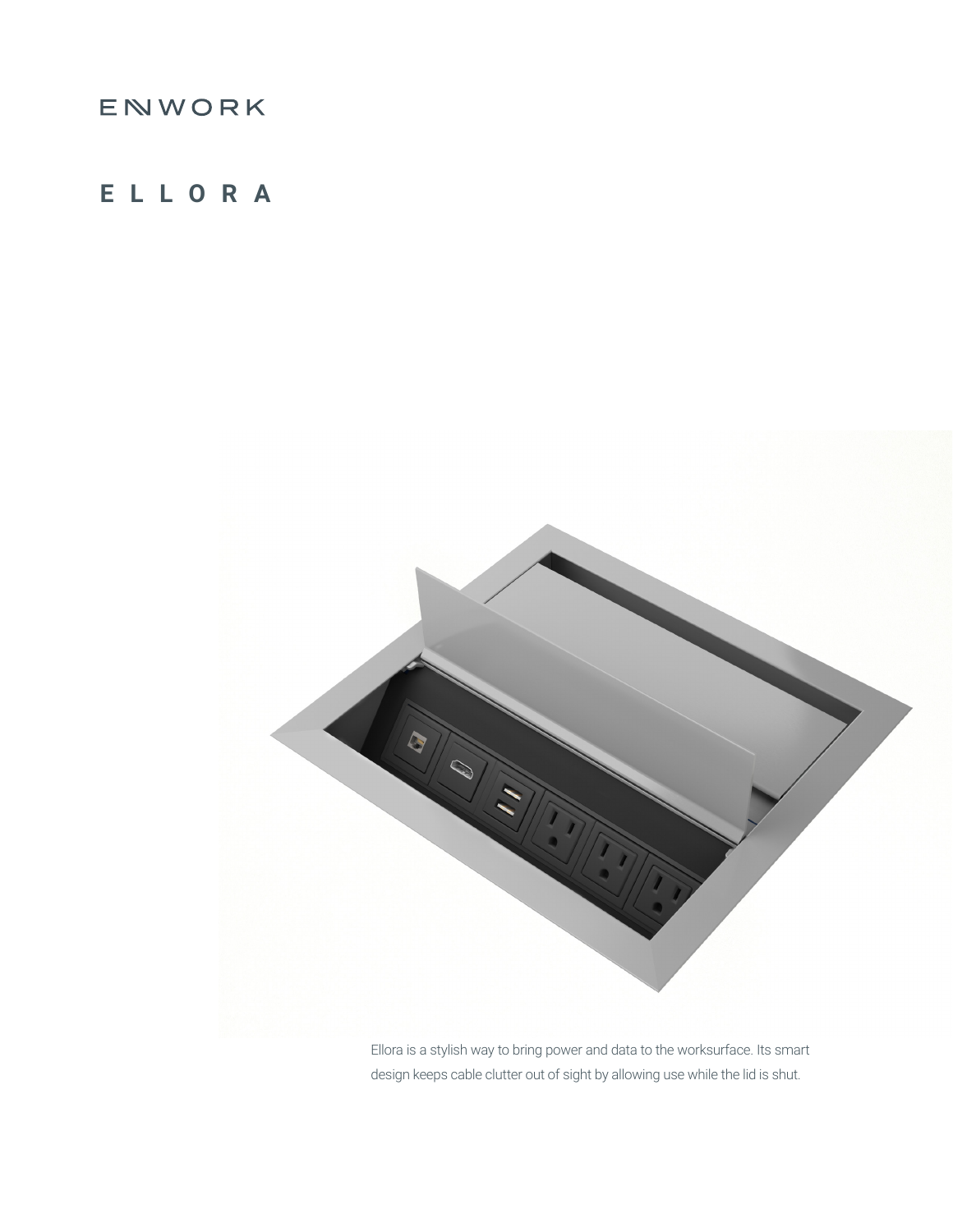### ENWORK

## **ELLORA**

#### Power/Data Details

- Flush fit door with cable drop space
- Single-sided, choose 2 power receptacles/2 data openings\* or 2 power receptacles/1 data opening\*/1 USB A+C
- Double-sided, choose 4 power receptacles/4 data openings\*, 4 power receptacles/2 data openings\*/2 USB A+C, 6 power receptacles/6 data openings\*/6 power receptacles/4 data openings\*/2 USB A+C
- Includes 6-foot, 15 amp power cord for single-sided units and two 10-foot, 15 amp power cords for double-sided units
- Clear anodized aluminum with black or white interior or black aluminum with black interior
- Hardwire/Chicago Power and Sequential Daisy-Chain available as specials
- UL Listed

*\* Datacom adapter kit included. Datacom cords sold separately.*



| 4 power receptacles/4 data openings           | $9.81'' \times 8''$  |
|-----------------------------------------------|----------------------|
| 4 power receptacles/2 data openings/2 USB A+C | $9.81'' \times 8''$  |
| 6 power receptacles/6 data openings           | $9.81'' \times 11''$ |
| 6 power receptacles/4 data openings/2 USB A+C | $9.81'' \times 11''$ |

Specifications subject to change without prior notice. Rev 01.2022